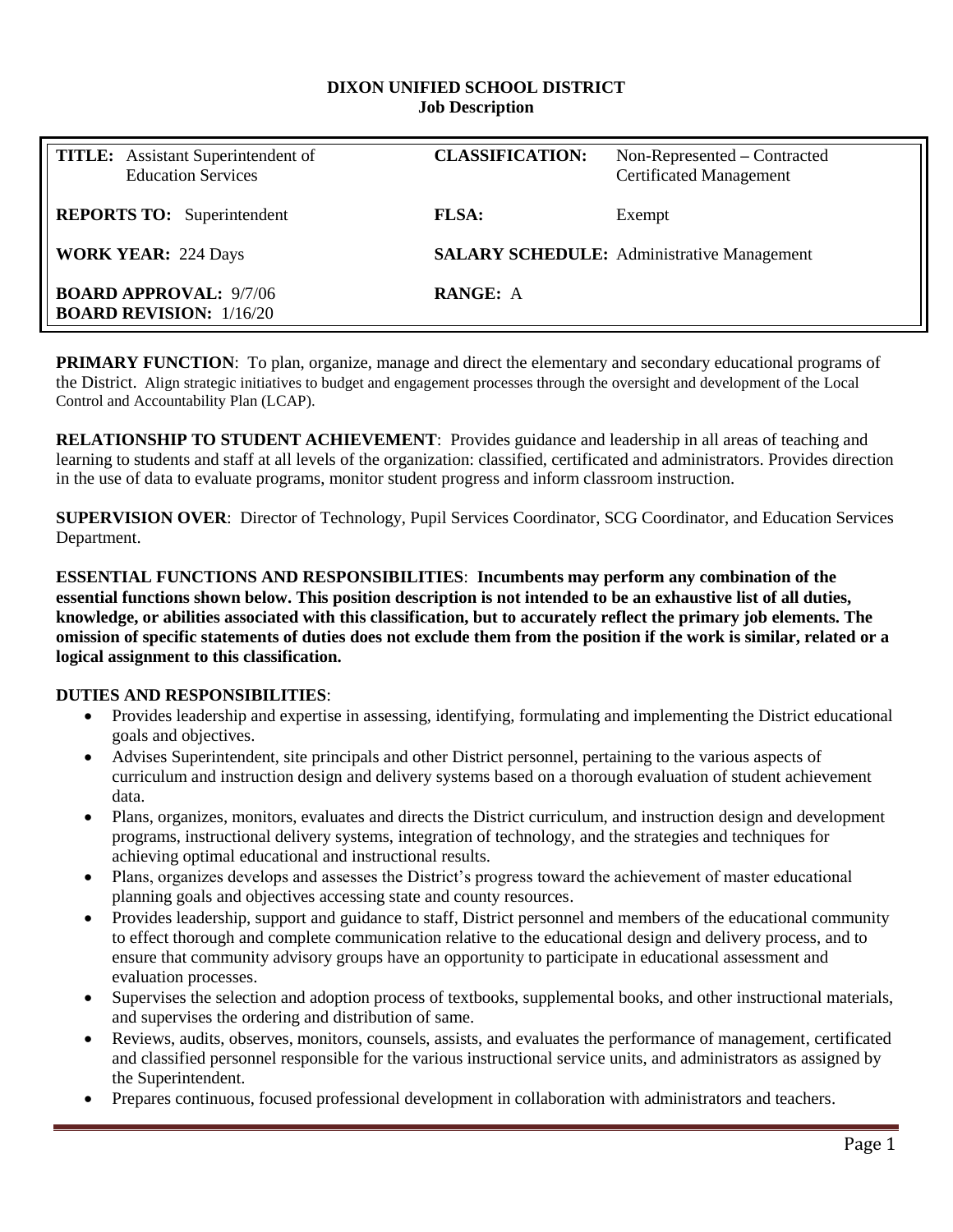- Manages the mandated assessments including a yearly assessment calendar and culminating in the analysis and communication of the results to the Board, community and sites.
- Promotes alignment and articulation of curriculum and instruction amongst the school sites, programs content areas and grade levels.
- Plans, coordinates, facilitate and implement the Local Control Accountability Plan (LCAP).
- Works closely with the Business department and other administrators to apply for categorical funding, allocate funds appropriately and to monitor categorical programs.
- Plans, develops and conducts public and community relations programs pertaining to instructional program functions and activities.
- Provides leadership and expertise in forming, guiding and advising District advisory committees and group.
- Performs other duties and assumes other responsibilities as the Superintendent may assign or delegate.
- In partnership with Human Resources, oversee the Induction program and local compliance requirements with consortium standards.
- Lead and work with school improvement initiatives that close student achievement gaps between racial, ethnic, and economic groups by working with all of the diverse communities.
- Assure compliance of the district with all applicable statutes and regulations by remaining informed, interpreting requirements to appropriate teaching and administrative staff, and monitoring department operations and activities for compliance.
- Other duties as assigned by the Superintendent.

# **LICENSES AND REQUIREMENTS:**

- A valid Administrative Services Credential issued by the California Commission on Teacher Credentialing.
- Five years minimum experience as a teacher.
- Five years of experience as a site principal or district office administrator.
- Master's Degree or equivalent in educational administration, instructional technology, curriculum development and design or closely related fields preferred.

# **KNOWLEDGE AND ABILITIES: The following outline of essential knowledge, abilities, and physical requirements is not exhaustive and may be supplemented as necessary in accordance of the job.**

### KNOWLEDGE OF:

- Principles, practices, trends, goals and objectives of public education.
- Philosophical, educational, fiscal, and legal aspects affecting a school district.
- Curriculum and instruction design and delivery systems, including audit and evaluation processes.
- Research and development strategies.
- Human relationships, conflict resolution strategies, and team building methods and techniques.
- Instructional support systems, functions and activities.

### ABILITY TO:

- Plan, organize and direct the District instructional program.
- Participate in budget planning and expenditure control procedures.
- Evaluate and to analyze complex problems and recommend appropriate solutions.
- Communicate effectively in oral and written form.
- Establish and maintain organizational, public and educational community relationships.

*\*Consideration will be given to qualified disabled persons who with reasonable accommodation can perform the essential functions of the job.*